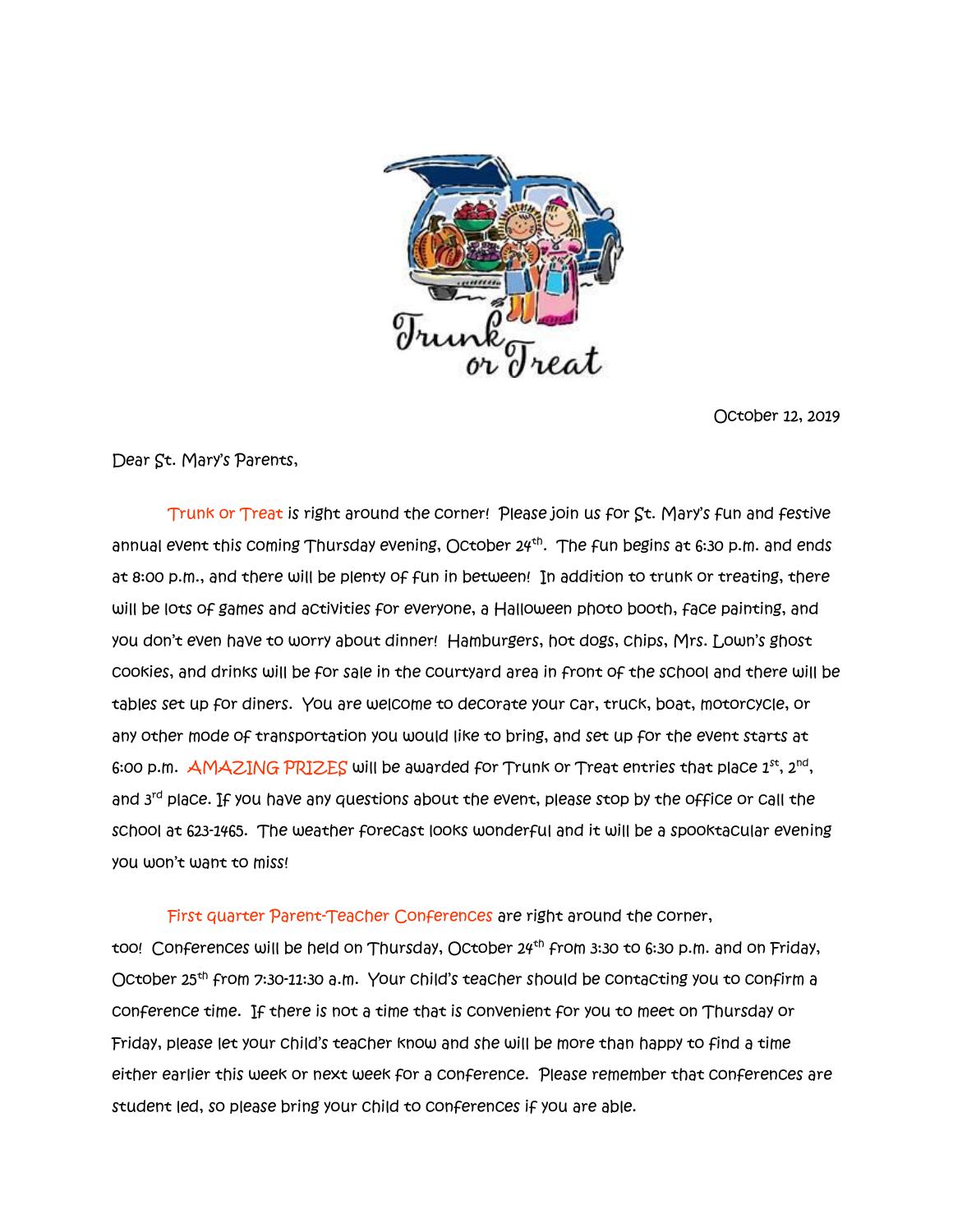There are a few ongoing concerns with and in the school parking lot, and it is important that EVERYONE abides with the parking lot policies that Father Joe and I have made to ensure that our school and parish communities stay as safe as possible. Please pay attention and follow these policies:

> 1. Do not park in a school or parish handicapped parking lot space ANY TIME during the school day unless you have a permit to do so.

2. Do not park in the "Church Office Parking Only" parking spaces ANY TIME during the school day. These parking spaces are reserved for parish needs only. Father Joe, Stephanie, and I have parking spots in these spaces, but the other spots are reserved for parish visitors only.

3. Please remember that the parking lot works in a one-way direction with ALL TRAFFIC moving northbound. No driver should ever drive in a southbound direction during school hours or exit from the main parish entrance nearest to the South Central City traffic circle. Please communicate this information to anyone dropping off or picking up your child.

4. Please ensure that you are dropping off your children in the designated drop-off zone in front of the school entrance, not dropping them off randomly in the parking lot or farther back in the drop off line than near the main entrance of the school. Your children should be ready to exit your car with their backpack and lunchbox in hand when you pull up to the drop off area to help keep traffic moving in a timely manner.

Thank you to everyone who follows these policies on a daily basis. Some people may think "It's just for 5 minutes" with parking in these areas, but following the parking lot policies ensures a safe area for our families AND ensures that everyone is abiding by the same rules. EVERYONE'S five minutes are important, but not more important than the safety of our students, school families, and parish members. Thank you for your attention and understanding.

<code>ITBS</code> testing will take place this week, October 14<sup>th</sup> -17<sup>th</sup>, for students in 3<sup>rd</sup> – 5<sup>th</sup> grades. The Iowa Tests of Basic Skills (ITBS) is a series of standardized achievement tests used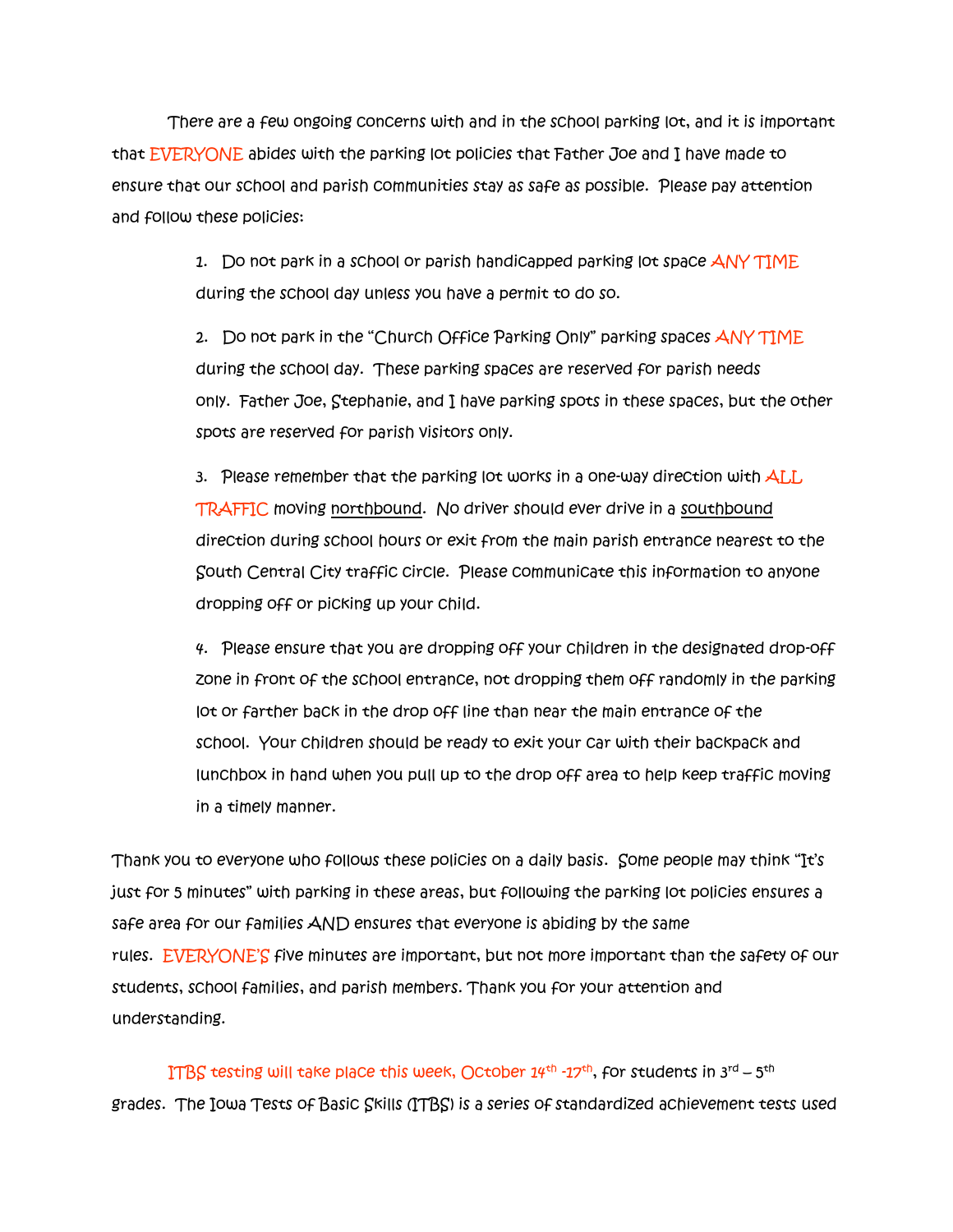to assess a child's knowledge of what they have learned in school, and are not cognitive or IQ tests. St. Mary's students will take the test next week per diocesan standards, and again in the spring to be used as a measure of student learning and growth. Testing will take place each morning, and there will be no homework for students taking the tests. If your child will be taking the ITBS this week, please ensure they attend school each day, have a good night's rest each night, and have a nutrious breakfast each morning. Home and School will be providing nutritious snacks during test breaks this week, thank you!

 St. Mary's Grandparents Day is quickly approaching! Grandparents Day for all elementary grades will be held on one day this year, Friday, November 8<sup>th</sup>. The special day will start with Mass at 8:30 a.m. More information will be provided as the date approaches, but please make plans now to attend this special day if you can!

 The Scholastic Book Fair is coming, the Scholastic Book Fair is coming! In conjunction with Grandparents Day, the Scholastic Book Fair will be set up at St. Mary's starting on Monday, November  $4^{th}$  through Friday, November  $8^{th}$ . The book fair is always an exciting time at any school, and it's the perfect time for your child to pick out a few special books to enjoy reading at home or at school. Home and School is looking for volunteers to help serve refreshments and work the book fair during the Grandparents Days. If you are able to lend a helping hand for a few hours to help our school, please contact Jennifer Longnecker or go to <https://www.volunteersignup.org/events/summary/195286> and sign up. Reminder: Book Fair volunteers get a free book for each shift that they work.

**JACS Booster Club is sponsoring the Warriors Youth Basketball League again this** year. We will be participating in the Spring Valley League as previous years. Boys and girls in grades 3-6 are eligible to participate. Sign-ups will be November 15th at our JACS Winter Sports Kickoff. Practices typically start late November/early December and games are scheduled on every Saturday in January and February. This is a volunteer, parent coached league. Remember, all volunteers and coaches must be Virtus trained. We are anxious to kick off the season with a fun event and a few exciting new improvements this year! More details will be available soon. If you have any question don't hesitate to contact Ryan Taffner 417-439- 9650, Sarah Nangle 417-437-5175 or Brett Reichardt 417-437-6806.